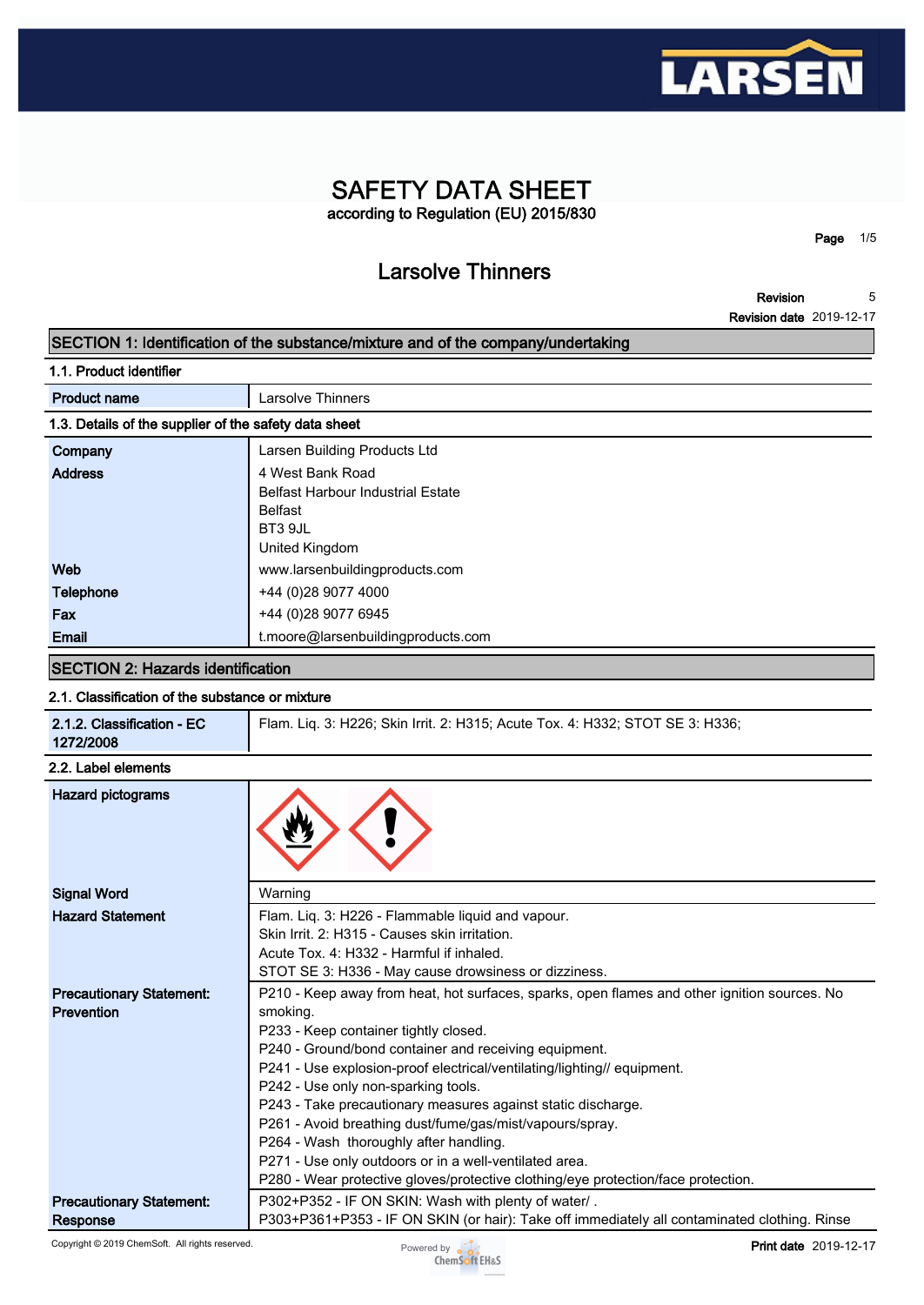**Revision date 2019-12-17 5**

**Revision**

| 2.2. Label elements             |                                                                                        |
|---------------------------------|----------------------------------------------------------------------------------------|
|                                 | skin with water/shower.                                                                |
|                                 | P304+P340 - IF INHALED: Remove person to fresh air and keep comfortable for breathing. |
|                                 | P312 - Call a POISON CENTER/doctor/ /if you feel unwell.                               |
|                                 | P321 - Specific treatment (see on this label).                                         |
|                                 | P332+P313 - If skin irritation occurs: Get medical advice/attention.                   |
|                                 | P370+P378 - In case of fire: Use to extinguish.                                        |
| <b>Precautionary Statement:</b> | P403+P233 - Store in a well-ventilated place. Keep container tightly closed.           |
| Storage                         | P403+P235 - Store in a well-ventilated place. Keep cool.                               |
|                                 | P405 - Store locked up.                                                                |
| <b>Precautionary Statement:</b> | P501 - Dispose of contents/container to                                                |
| <b>Disposal</b>                 |                                                                                        |

## **SECTION 3: Composition/information on ingredients**

#### **3.2. Mixtures**

#### **EC 1272/2008**

| <b>Chemical Name</b>                           | Index No.    | CAS No.   | EC No.    | <b>REACH Registration</b><br><b>Number</b> | Conc.<br>$($ %w/w $)$ | Classification                                                                         |
|------------------------------------------------|--------------|-----------|-----------|--------------------------------------------|-----------------------|----------------------------------------------------------------------------------------|
| Xylene (Xylene, o-,m-,-p-or mixed<br>isomers)  | 601-022-00-9 | 1330-20-7 | 215-535-7 |                                            |                       | Flam. Lig. 3: H226; Acute<br>Tox. 4: H332; Acute Tox. 4:<br>H312; Skin Irrit. 2: H315; |
| 1-Methoxy-2-propanol<br>(1-Methoxypropan-2-ol) | 603-064-00-3 | 107-98-2  | 203-539-1 |                                            |                       | Flam. Lig. 3: H226; STOT SE<br>3: H336:                                                |

# **SECTION 4: First aid measures**

## **4.1. Description of first aid measures**

| <b>Inhalation</b>   | Harmful by inhalation. Inhalation may cause nausea and vomiting. May cause dizziness and<br>headache. Move the exposed person to fresh air. Seek medical attention.                                                                                                               |
|---------------------|-----------------------------------------------------------------------------------------------------------------------------------------------------------------------------------------------------------------------------------------------------------------------------------|
| Eye contact         | May cause irritation to eyes. Rinse immediately with plenty of water for 15 minutes holding the<br>eyelids open. Seek medical attention if irritation or symptoms persist.                                                                                                        |
| <b>Skin contact</b> | May cause irritation to skin. May cause dermatitis. Wash off immediately with plenty of soap and<br>water. Remove contaminated clothing. Seek medical attention if irritation or symptoms persist.                                                                                |
| Ingestion           | Harmful if swallowed. Ingestion may cause nausea and vomiting. Ingestion is irritating to the<br>respiratory tract and may cause damage to the central nervous system. DO NOT INDUCE<br>VOMITING. If swallowed, seek medical advice immediately and show this container or label. |

## **SECTION 5: Firefighting measures**

#### **5.1. Extinguishing media**

**Use as appropriate: Carbon dioxide (CO2), Dry chemical, Foam.**

#### **5.2. Special hazards arising from the substance or mixture**

**. Burning produces irritating, toxic and obnoxious fumes.**

#### **5.3. Advice for firefighters**

**Wear suitable respiratory equipment when necessary.**

#### **SECTION 6: Accidental release measures**

#### **6.1. Personal precautions, protective equipment and emergency procedures**

**Ensure adequate ventilation of the working area. Eliminate all sources of ignition. Wear suitable protective equipment.**

#### **6.2. Environmental precautions**

**Do not allow product to enter drains. Prevent further spillage if safe.**

#### **6.3. Methods and material for containment and cleaning up**

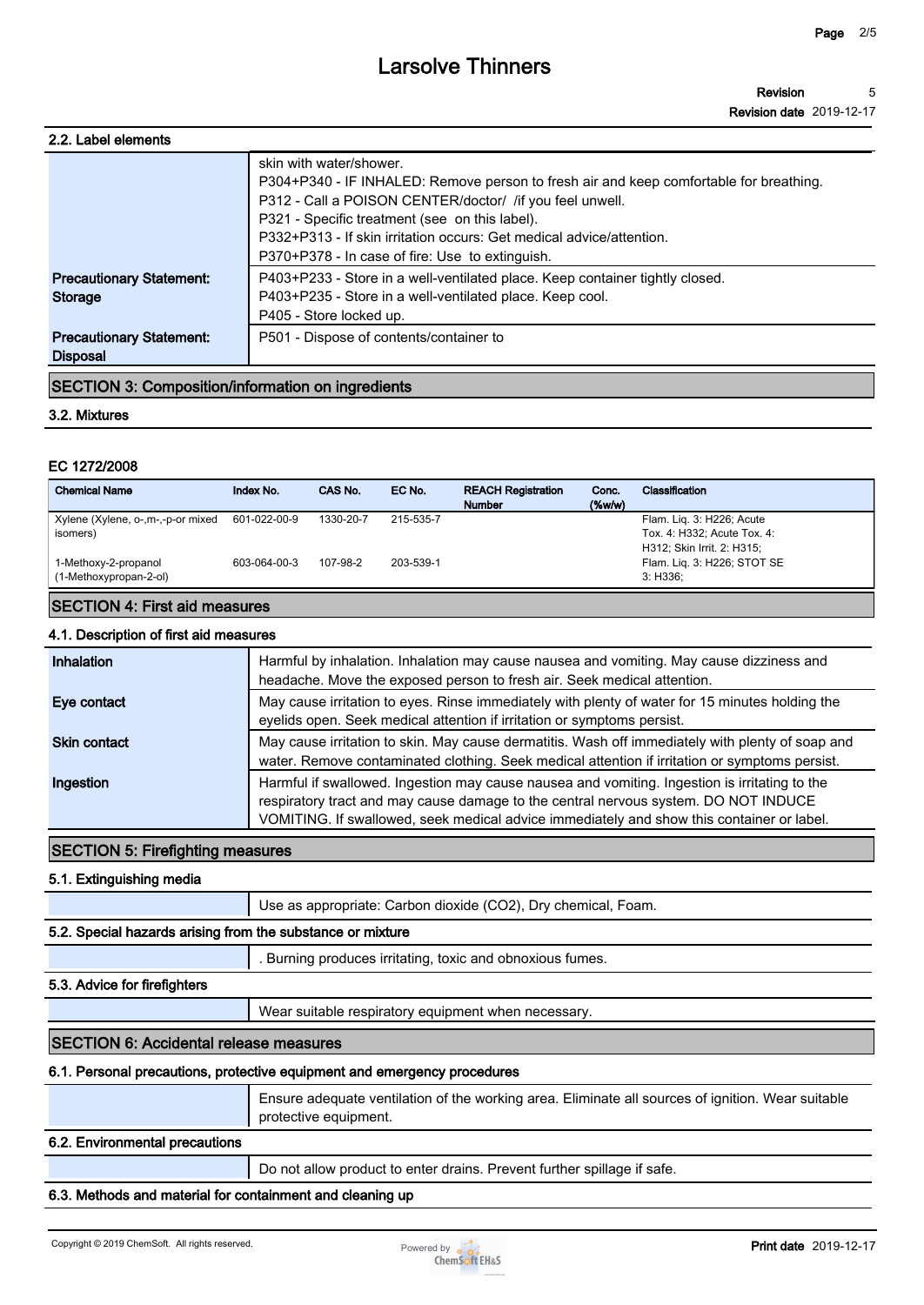#### **6.3. Methods and material for containment and cleaning up**

**Absorb with inert, absorbent material. Transfer to suitable, labelled containers for disposal. Clean spillage area thoroughly with plenty of water. SECTION 7: Handling and storage**

# **7.1. Precautions for safe handling**

| Avoid contact with eyes and skin. Ensure adequate ventilation of the working area. Use explosion<br>proof equipment. Keep away from sources of ignition - No smoking. Adopt best Manual Handling<br>considerations when handling, carrying and dispensing. |
|------------------------------------------------------------------------------------------------------------------------------------------------------------------------------------------------------------------------------------------------------------|
|------------------------------------------------------------------------------------------------------------------------------------------------------------------------------------------------------------------------------------------------------------|

#### **7.2. Conditions for safe storage, including any incompatibilities**

**Keep in a cool, dry, well ventilated area. Keep containers tightly closed.**

## **SECTION 8: Exposure controls/personal protection**

#### **8.1. Control parameters**

#### **8.1.1. Exposure Limit Values**

| 1-Methoxy-2-propanol<br>(1-Methoxypropan-2-ol) | WEL 8-hr limit ppm: 100                         | <b>WEL 8-hr limit mg/m3: 375</b>                  |
|------------------------------------------------|-------------------------------------------------|---------------------------------------------------|
|                                                | WEL 15 min limit ppm: 150                       | WEL 15 min limit mg/m3: 560                       |
|                                                | WEL 8-hr limit mg/m3 total -<br>inhalable dust: | WEL 15 min limit mg/m3 total -<br>inhalable dust: |
|                                                | WEL 8-hr limit mg/m3 total -                    | WEL 15 min limit mg/m3 total -                    |
|                                                | respirable dust:                                | respirable dust:                                  |
| Xylene (Xylene, o-,m-,-p-or<br>mixed isomers)  | WEL 8-hr limit ppm: 50                          | WEL 8-hr limit mg/m3: 220                         |
|                                                | WEL 15 min limit ppm: 100                       | WEL 15 min limit mg/m3: 441                       |
|                                                | WEL 8-hr limit mg/m3 total -                    | WEL 15 min limit mg/m3 total -                    |
|                                                | inhalable dust:                                 | inhalable dust:                                   |
|                                                | WEL 8-hr limit mg/m3 total -                    | WEL 15 min limit mg/m3 total -                    |
|                                                | respirable dust:                                | respirable dust:                                  |

#### **8.2. Exposure controls**

| 8.2.1. Appropriate engineering | Ensure adequate ventilation of the working area.                          |
|--------------------------------|---------------------------------------------------------------------------|
| controls                       |                                                                           |
| 8.2.2. Individual protection   | Wear chemical protective clothing.                                        |
| measures                       |                                                                           |
| Eye / face protection          | Approved safety goggles.                                                  |
| Skin protection -              | Chemical resistant gloves (PVC).                                          |
| Handprotection                 |                                                                           |
| <b>Respiratory protection</b>  | In case of insufficient ventilation, wear suitable respiratory equipment. |
|                                |                                                                           |

### **SECTION 9: Physical and chemical properties**

#### **9.1. Information on basic physical and chemical properties**

| <b>Appearance</b> Liquid            |                                                                  |
|-------------------------------------|------------------------------------------------------------------|
|                                     | <b>Colour</b> Colourless to straw yellow                         |
|                                     | <b>Odour</b> Solvent                                             |
| Initial boiling point 121 - 144     |                                                                  |
| Flash point $25$                    |                                                                  |
| Flammability (solid, gas) Flammable |                                                                  |
| Relative density 0.9                |                                                                  |
| Fat Solubility Soluble              |                                                                  |
|                                     | <b>Explosive properties</b> Can form explosive mixtures with air |

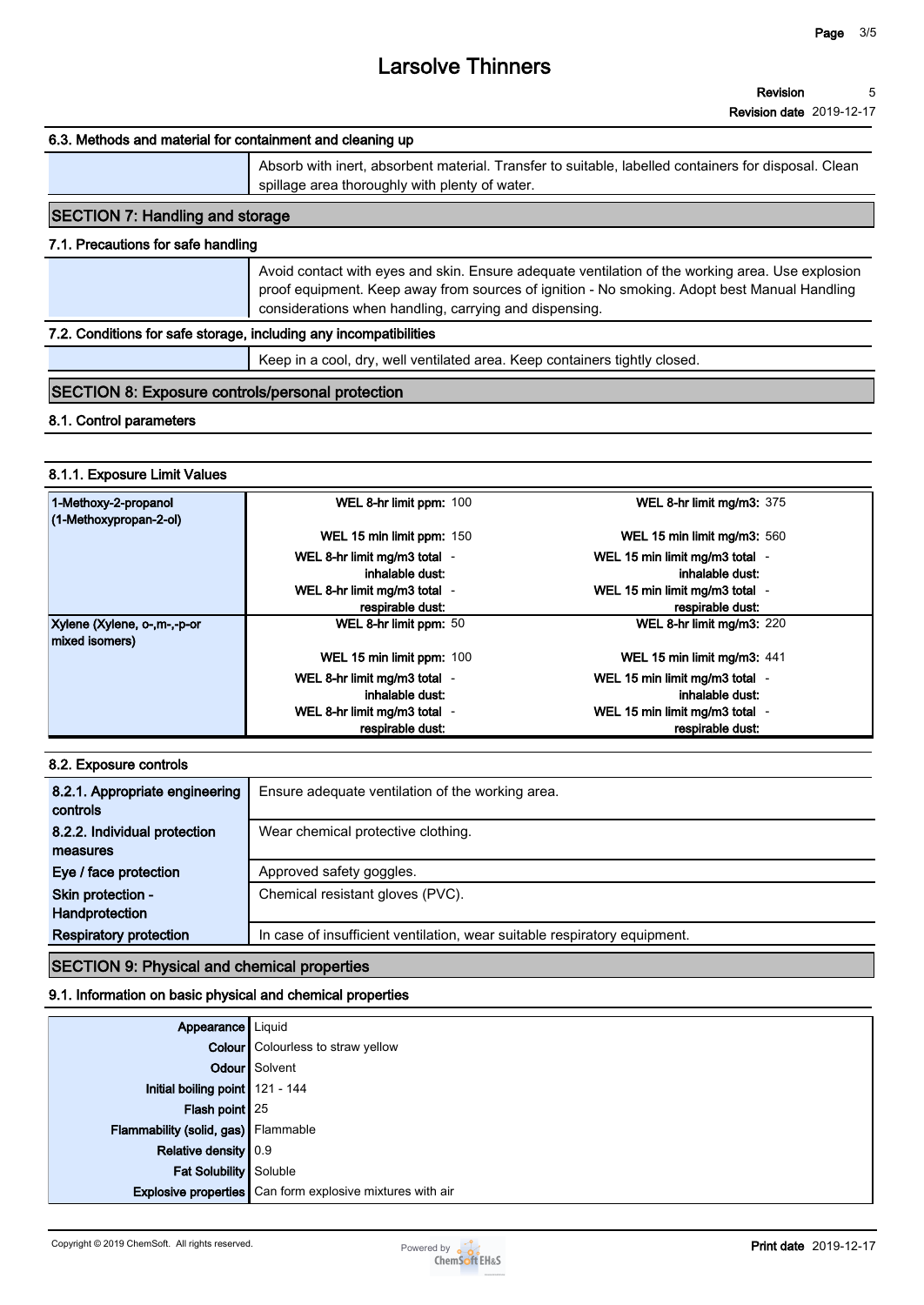**Revision Revision date 2019-12-17 5**

|                                              | $1\sqrt{2}$                                                       |
|----------------------------------------------|-------------------------------------------------------------------|
| <b>Water solubility</b>                      |                                                                   |
|                                              | Insoluble in water.                                               |
| <b>SECTION 10: Stability and reactivity</b>  |                                                                   |
| 10.2. Chemical stability                     |                                                                   |
|                                              | Stable under normal conditions.                                   |
| 10.3. Possibility of hazardous reactions     |                                                                   |
|                                              | Oxidising agents.                                                 |
| 10.4. Conditions to avoid                    |                                                                   |
|                                              | Heat, sparks and open flames.                                     |
| <b>SECTION 11: Toxicological information</b> |                                                                   |
| 11.1.4. Toxicological Information            |                                                                   |
|                                              | No data available                                                 |
| <b>SECTION 12: Ecological information</b>    |                                                                   |
| 12.1. Toxicity                               |                                                                   |
|                                              | No data available                                                 |
| <b>SECTION 13: Disposal considerations</b>   |                                                                   |
| <b>General information</b>                   |                                                                   |
|                                              | Dispose of in compliance with all local and national regulations. |
| <b>SECTION 14: Transport information</b>     |                                                                   |
| <b>Hazard pictograms</b>                     |                                                                   |
|                                              | 业                                                                 |
| 14.1. UN number                              |                                                                   |
|                                              | <b>UN1307</b>                                                     |
| 14.2. UN proper shipping name                |                                                                   |
|                                              | <b>XYLENES</b>                                                    |
| 14.3. Transport hazard class(es)             |                                                                   |
| <b>ADR/RID</b>                               | $\mathbf{3}$                                                      |
| Subsidiary risk                              | $\overline{\phantom{0}}$                                          |
| <b>IMDG</b>                                  | 3                                                                 |
| Subsidiary risk<br><b>IATA</b>               | 3                                                                 |
| Subsidiary risk                              |                                                                   |
| 14.4. Packing group                          |                                                                   |
| Packing group                                | $\sf H$                                                           |
| 14.5. Environmental hazards                  |                                                                   |
| <b>Environmental hazards</b>                 | Yes                                                               |
| Marine pollutant                             | Yes                                                               |
| <b>ADR/RID</b>                               |                                                                   |